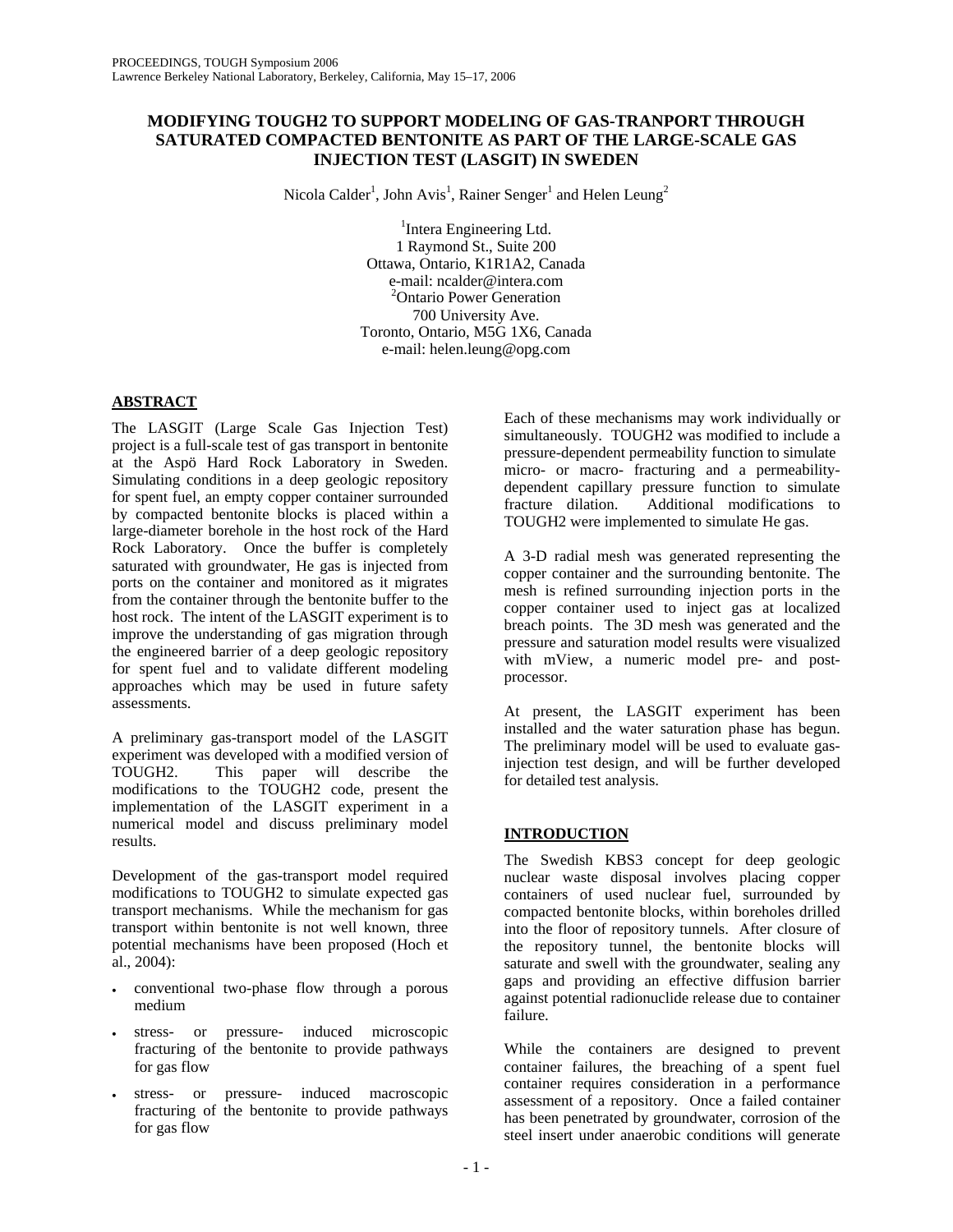hydrogen gas. If gas accumulates in the void space of the canister and reaches high enough pressures, gas may migrate through the bentonite by one or more potential gas transport mechanisms (Hoch et al., 2004):

- conventional two-phase flow through a porous medium
- stress- or pressure- induced microscopic fracturing of the bentonite to provide pathways for gas flow
- stress- or pressure- induced macroscopic fracturing of the bentonite, differing from microscopic fracturing only in the magnitude of the fracture generated.

For the repository safety case, an important question is whether gas generation and the consequent gas migration through the bentonite will decrease the effectiveness of the bentonite barrier.

A number of laboratory research studies have examined the migration of gas through bentonite. While the mechanisms for gas transport have not been definitively established, these studies have determined that gas does migrate through saturated bentonite once gas pressures have reached an entry threshold. Laboratory-scale results from Harrington and Horseman (2003) are consistent with the development of fracture-like pathways through the bentonite. Experimental data also suggest that very little water is expelled from the bentonite by the migrating gas, and once resaturated, the bentonite seems to reseal (Hoch et al., 2004).

The LASGIT (Large Scale Gas Injection Test) project is a full-scale test of gas transport in bentonite at the Aspö Hard Rock Laboratory in Sweden. The intent of the LASGIT experiment is to improve the understanding of gas migration through the bentonite buffer under full-scale repository conditions and to validate different modeling approaches which may be used in future safety assessments.

The experiment set-up, illustrated in Figure 1, consists of a full size copper canister surrounded by bentonite buffer within an excavated deposition hole in the crystalline rock. The hole is sealed with a concrete lid, which represents the weight of the backfill. Once the buffer is completely saturated with natural and injected artificial groundwater, a series of gas-injection tests will be conducted, with helium gas injected from ports on the canister wall. Key parameters will be measured, including total pressure, pore water pressure, and temperature. The experiment is isothermal, since gas generation is expected to occur after heat output from the fuel is negligible.



*Figure 1. LASGIT experimental set-up.* 

Gas transport modeling of the LASGIT project will provide an evaluation of test design, as well as detailed test analysis. For the gas transport modeling of the LASGIT project, TOUGH2 will be modified to simulate potential gas transport mechanisms.

This paper will focus on modifications implemented in TOUGH2. Verification of these modifications using simple tests will also be presented, as well as the development of an initial model of the LASGIT system.

## **TOUGH2 MODIFICATIONS**

The following modifications to the TOUGH2 code were implemented:

1. Modification of permeability as a function of pressure. Increasing the permeability with increasing pressure effectively models micro/macro fracturing. Fracture directionality is also incorporated by only allowing modification of permeability for either horizontal or vertical connections. The choice of horizontal or vertical fracture directionality is intended to be based on the stress field inferred from measured total pressure.

2. Modification of capillary pressure according to permeability, which is dependent on pressure. Decreasing capillary pressure (note that capillary pressure is negative) as a function of permeability will simulate fracture dilation.

3. Compensation for the use of helium gas instead of air in the EOS3 module.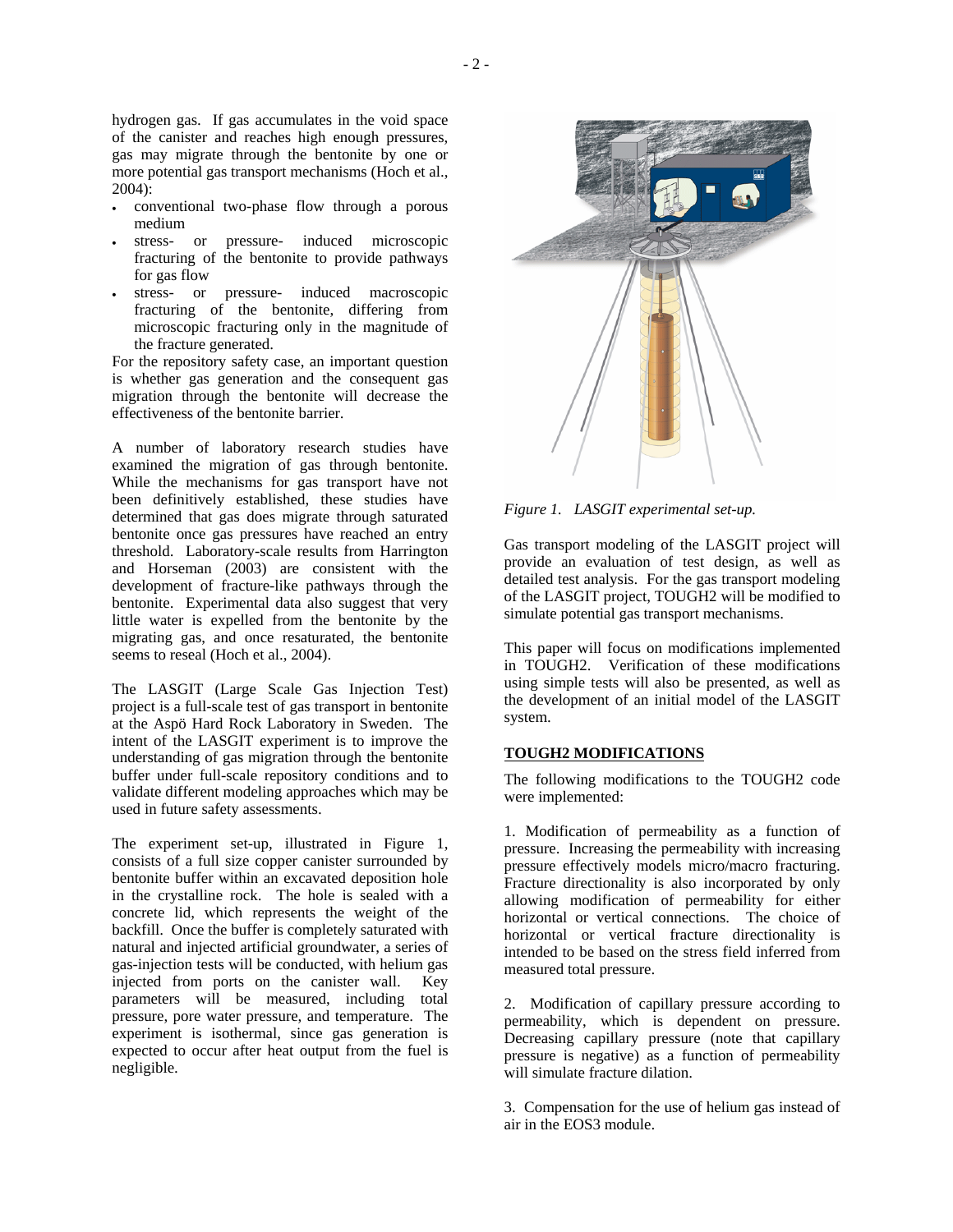Additionally, two relative permeability functions and corresponding capillary pressure functions (Modified Brooks-Corey and Modified van Genuchten) included with iTOUGH2 (Finsterle, 1999) were incorporated into TOUGH2.

#### **Pressure Dependent Permeability Modifications**

TOUGH2 already implements basic pressure dependent gas permeability functions using the Klinkenberg approach. The Klinkenberg approach accounts for the effect of gas slippage in lowpermeability porous media, i.e. the change in permeability of the gas phase due to the type of gas and the pressure differential across the media. For gases with small molecules or for low pressure differentials, gas permeability or gas slippage increases.

For LASGIT modeling, micro/macro fracturing of the media rather than gas slippage is of interest. Consequently, an alternate relationship for modifying both gas and liquid permeability as a function of pressure was implemented to model micro/macro fracturing. For the LASGIT modeling, it is expected that gas slippage effects will be lumped into the pressure-dependent function defined to simulate micro/macro fracturing.

There are a number of possibilities for defining this function, and a simple linear function was selected for implementation, assuming a linear relationship between pressure and permeability. In this case, an initial pressure (P1) is defined representing the onset of pathway dilation, and an upper pressure (P2) is defined corresponding to the maximum increase in permeability. The intrinsic permeability (k) is calculated as defined below:

$$
k = k_0 \tag{1}
$$

$$
k = k_0 \left( 1 + (k_{-} \, factor - 1) \frac{P - P_1}{P - P_2} \right) \quad P_1 < P < P_2 \tag{2}
$$

$$
k = k_0 \times k_{\text{}} factor \qquad P > P_2 \qquad (3)
$$

where k is the modified absolute permeability,  $k_0$  is the initial absolute permeability, k\_factor is the maximum scaling factor and P is the current pressure.

The implementation of alternate pressure-dependent functions (e.g. parabolic, or asymptotic to P1 and P2) as required is straightforward.

Incorporating fracture directionality is less straightforward. Fractures are expected to propagate in the direction perpendicular to minimum stress. TOUGH2 is not a geomechanical code, so the stress state is not known nor calculated within the simulator. However, the actual stress state at the bentonite surfaces (canister, top lid, and rock wall)

can be determined from the available LASGIT instrumentation. The total pressure (effective stress + pore pressure) and pore pressure transducers can be used to develop a stress map of the bentonite surface before the onset of testing. If we assume that the internal stress state of the bentonite can be interpolated from the surface stress, we can then determine the most likely orientation of fractures induced by the injection tests.

The fracture directionality determined from the measured stress state is incorporated by providing options to limit the connections to which pressuredependent permeability modifications are made. Three options are provided for fracture directionality, which modify permeability for:

- all connections, simulating no fracture directionality
- horizontal connections, simulating horizontal fractures
- vertical connections, simulating vertical fractures

The determination of a horizontal or vertical connection is determined through the ISOT parameter in the CONNE record, which defines the directionality of each connection. In addition to limiting the connections with modified permeability, an additional scaling factor is provided to directly scale permeability for all, horizontal or vertical connections.

### **Pressure Dependent Capillary Pressure Modifications**

Capillary pressure  $(P_c)$  describes the pressure differential between fluid and gas phases at the phase interface. It is usually parameterized as a function of liquid saturation, temperature, and air entry pressure  $(P_e)$ . A high value for  $P_e$  inhibits the movement of the gas phase by providing an additional threshold over which gas phase pressure must exceed liquid phase pressure to move the interface.

To simulate fracture dilation, pressure increases that would dilate a fracture result in a reduction in the airentry pressure. Changes in permeability associated with fracture dilation are typically associated with changes in  $P_e$ . These associated changes are explicitly defined for a fracture, where both the permeability and the capillary pressure are a function of the fracture aperture. In low-permeability porous media, empirical relationships have been developed relating  $P_e$  to the intrinsic permeability (Davies, 1991; Horseman, 2000). In the implemented TOUGH2 modifications, the air-entry pressure is effectively scaled by element permeability, which is, as described in the previous section, pressure-dependent (note that the modifications actually scale capillary pressure instead of air-entry pressure, as will be subsequently described).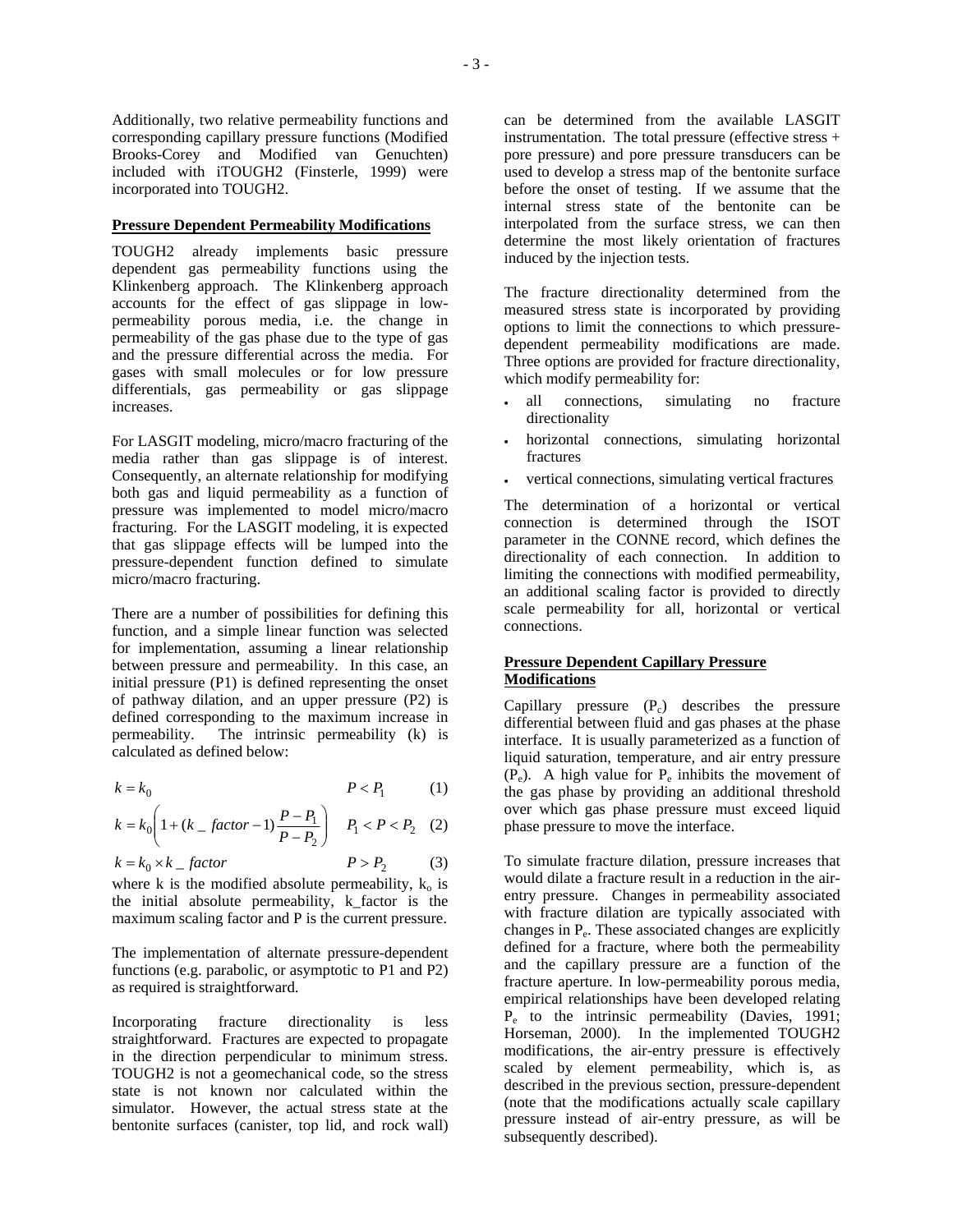In TOUGH2, capillary pressure is generally considered a property of a material type which is defined as a function of liquid saturation. TOUGH2 provides a number of different capillary pressuresaturation functions. The functions that will be used in the LASGIT modeling (van Genuchten, modified van Genuchten or modified Brooks-Corey) have five parameters, including air-entry pressure, which in the normal implementation is a constant value for each material type.

In examining the code, it was determined that modifying the capillary pressure directly, instead of modifying the air-entry pressure, would be a more straightforward approach. Modifying the capillary pressure directly allows the modifications to occur following the calculation of the pressure-dependent permeability, but before use of capillary pressure in assembling the matrix equations. This is the same location capillary pressure is scaled for block-byblock permeability modifications within TOUGH2. At this point in the code, before the capillary pressure modifications are implemented, capillary pressure has already been calculated from the capillary pressure function (e.g. van Genuchten). For the capillary pressure functions to be used in LASGIT modeling (van Genuchten, modified van Genuchten or modified Brooks-Corey), modifying the capillary pressure is equivalent to modifying the air-entry pressure.

Capillary pressure is modified according to one of three permeability-dependent functions:

Leverett function:  $P_c = P_{c0} \frac{1}{\sqrt{k}}$  (4)

Direct function: 
$$
P_c = P_{c0} \frac{k_0}{k}
$$
 (5)

Cubic law function: 
$$
P_c = P_{c0} \frac{\sqrt[3]{k_0}}{\sqrt[3]{k}} \tag{6}
$$

where  $P_c$  is the modified capillary pressure,  $P_{c0}$  is the initial capillary pressure calculated by the capillary pressure function, k is the modified absolute permeability and  $k_0$  is the initial absolute permeability.

An additional check is added to the capillary pressure modifications to ensure that the resulting capillary pressure remains less than the maximum capillary pressure specified in the capillary pressure function input records.

### **Helium Injection Gas**

EOS3, the TOUGH2 EOS module to be used in the LASGIT work, assumes that air and water are the two components in the simulation. The actual injection gas to be used in the LASGIT test is helium, which has different properties than air. Compensation for this difference was accomplished as follows:

1. helium gas properties – Henry's coefficient (HC), molecular weight (AMA) and specific heat (CVAIR) were adjusted in the code for helium. Molecular weight and specific heat values, 4.003 g/mol and 5193.1 J/(kg K) respectively, were obtained from Reid et al. (1987). Henry's coefficient was calculated from a published value of the solubility of helium in water at 25°C and atmospheric pressure (Dack, 1975), at a value of  $6.72 \times 10^{-11}$  mole fraction/Pa. This value is close to a Henry's coefficient calculated for helium gas tracer tests at the Grimsel Test Site in Switzerland of 6.53 x  $10^{-11}$  $Pa^{-1}$  (Senger et al., 1998).

Although Henry's coefficient is a function of temperature, EOS3 assumes a constant Henry's coefficient. Since the solubility of air in water is low, changes to the Henry's coefficient due to temperature are expected to have an insignificant impact on the calculated concentration of air in water. Helium has a lower solubility in water compared to air, and consequently this assumption of a temperature independent Henry's coefficient is still valid.

2. gas viscosity – In the new LASGIT modified version of TOUGH2, gas viscosity of helium can be calculated using the existing EOS3 approach for air (Hirschfelder et al. modified kinetic gas theory (Pruess et al., 1999)), or the Wilke method implemented in TMVOC (Pruess and Battistelli, 2002). Both of these viscosity functions are temperature and molar fraction dependent.

The Wilke viscosity calculation from TMVOC was added to EOS3 and modified to include helium. In the Wilke method, pure component phase viscosities are calculated from temperature-dependent polynomial functions published in Irvine and Liley (1984). The TMVOC version does not include helium specifically, although the Irvine and Liley (1984) reference contains values for helium.

#### **TOUGH2 VERIFICATION**

The modifications to TOUGH2 were thoroughly verified with a series of simple verification tests that examined each modification separately and combined. Results of these verification tests were compared to spreadsheet calculations.

In addition, several gas-only simulations were compared to nSIGHTS, a well-test analysis model that simulates single-phase, one-dimensional, radial/non-radial flow with a borehole at the center of the modeled flow system and a user-defined pressuredependent permeability function. Developed by INTERA Engineering for Sandia National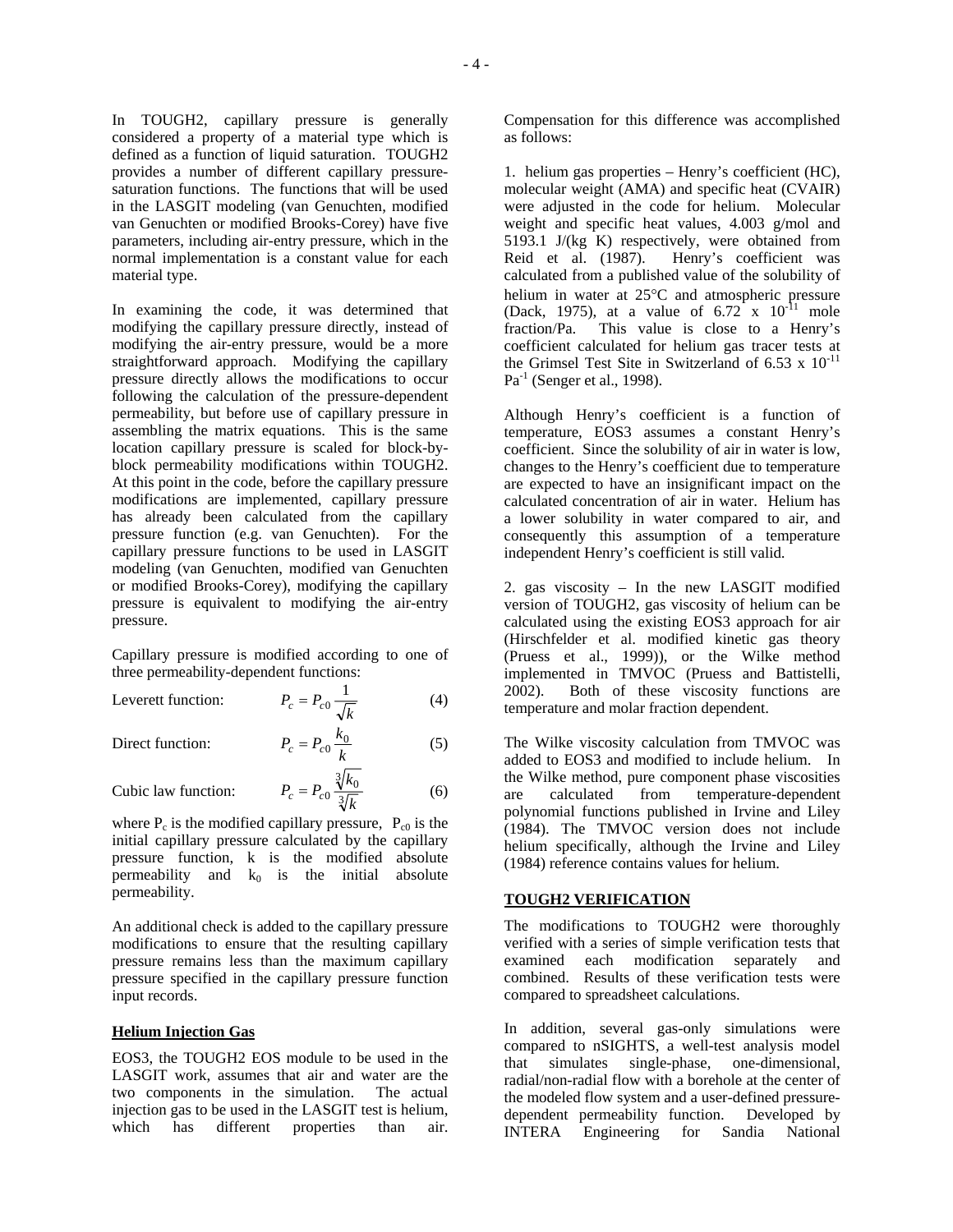Laboratories, nSIGHTS has been qualified in support of the WIPP program (Intera Engineering, 2005). Figure 2 displays the differences between nSIGHTS and the modified TOUGH2 for a helium-only verification test with permeability modifications  $(k_factor = 10)$ , no fracture directionality and no capillary pressure modifications. The small differences between the two models are attributed to the different discretization schemes of the two models.



*Figure 2. Pressure time curve comparison between nSIGHTS and the modified TOUGH2. Pressure time curves taken at regular intervals along the model radius, half-way through the formation thickness.* 

### **INITIAL LASGIT MODELING**

A preliminary gas-transport model of the LASGIT experiment was implemented with the modified TOUGH2 code, assuming water saturation is complete and gas injection testing has begun. Based on available data for the LASGIT project and assumed data where data was not available, this model is a starting point for future modeling, and ensures modifications to TOUGH2 are properly executed.

The initial model is a radial three-dimensional grid representing the bentonite buffer, with increased discretization around one injection port. The external boundaries of the simulated system are the physical limits of the bentonite, consisting of the rock walls of the emplacement hole, the top lid and the copper canister. Figure 3 shows a cut-away of the model, showing the model domain and prescribed pressure boundaries. Properties for the initial model, provided in Table 1, are based on known physical parameters of the LASGIT bentonite, as well as best estimate values for unknown parameters. These properties include parameters for the modified van Genuchten relative permeability and capillary pressure functions used in the initial model.



*Figure 3. Model domain showing initial pressures interpolated from measured pressures at the side rock/bentonite interface on October 31, 2005.* 

*Table 1. Bentonite Properties for Initial Model.* 

| Parameter                         | <b>Best Estimate</b>            |
|-----------------------------------|---------------------------------|
|                                   | Value                           |
| Permeability                      | $1x10^{-20}$ m <sup>2</sup>     |
| Porosity                          | 0.4                             |
| <b>Rock Grain Density</b>         | 2780 kg/m <sup>3</sup>          |
| Pore Compressibility              | $3.58x10^{-9}$ Pa <sup>-1</sup> |
| <b>Gas Diffusion Coefficient</b>  | $1x10^{-9}$ m <sup>2</sup> /s   |
| <b>Residual Liquid Saturation</b> | $\mathbf{\Omega}$               |
| Residual Gas Saturation           | $\Omega$                        |
| Pore Size Distribution Index      | 1.82                            |
| Van Genuchten Gas Entry Pressure  | 18 MPa                          |
| k factor                          | $\mathfrak{D}$                  |
| $P_1$                             | 1.5 MPa                         |
| P <sub>2</sub>                    | 20 MPa                          |
|                                   |                                 |

Dirichlet boundary conditions were established at the rock/bentonite interface on the external side and bottom boundaries of the model. Prescribed pressure values at these boundary conditions were interpolated from the latest pressure measurements at these boundaries (see Figure 3 and 4). Since the LASGIT experiment is still in the saturation phase, these boundary conditions will be updated in future iterations of the model, and will be made time dependent if required. The canister and top lid boundaries were assumed impermeable.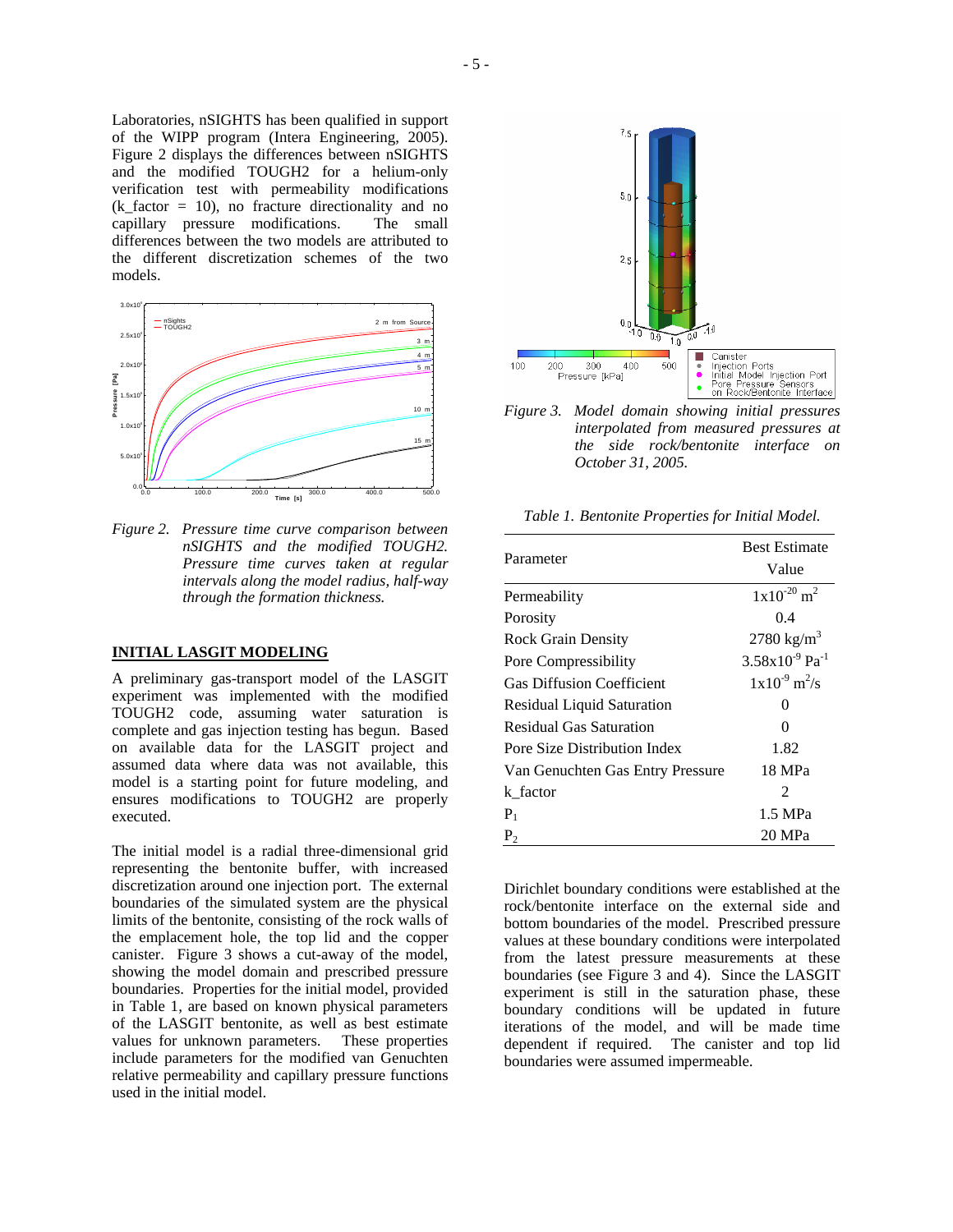



Initial pressures were set at a hydrostatic pressure profile and initial gas saturations at 0.03. After a steady-state partially-saturated pressure profile was reached, helium was injected into the system at one injection port at a constant rate of 2 x  $10^{-9}$  kg/s.

Figure 5 shows results from this model run after 2 years of continuous gas injection using the original TOUGH2 code and the modified TOUGH2 code. As expected, the pressure-dependent permeability and capillary pressure in the modified code results in the transport of gas over a larger area.

Further development of the model will include additional discretization around each injection port, and increased permeability near the canister wall.

Grid generation, model property, boundary and initial condition set-up and results processing was conducted using mView, software developed by INTERA with TOUGH2 model pre- and postprocessing capabilities.

### **SUMMARY AND FUTURE WORK**

TOUGH2 was modified to model gas-transport through bentonite, incorporating potential coupled hydro-mechanical phenomena. Building on the initial application of the modified TOUGH2 code to the LASGIT experiment presented here, detailed models of the LASGIT experiment can be developed.

The next phase of modeling work is to evaluate hydraulic and gas test design with the TOUGH2

model. Test design evaluation will include a combination of deterministic modeling to iteratively obtain a sufficient response from each step of the test; probabilistic modeling which will assess the uncertainty of parameter values and the capability of the test of providing a suitable response over a range of parameter values; and inverse modeling to assess the non-uniqueness and possible low-confidence in parameter estimates. Probabilistic and inverse modeling with the modified TOUGH2 model will be accomplished within the paCalc framework. Developed by INTERA, paCalc is a performance assessment application with sampling and optimization utilities, with the capability of linking to any model executed through the command line.

Once LASGIT testing begins, the TOUGH2 model will be used to interpret test results and improve understanding of the gas migration through the bentonite buffer under repository conditions. As well, the modified TOUGH2 approach to gastransport modeling will also be validated as a potential approach to be used in future safety assessments.

### **ACKNOWLEDGMENT**

The authors gratefully acknowledge the support of Ontario Power Generation (OPG).

#### **REFERENCES**

Dack, M.R.J, Solutions and Solubilities, chapter from *Techniques of Chemistry*. John Wiley and Sons, New York, 1975.

Davies, P. B., *Evaluation of the role of threshold pressure in controlling flow of waste-generated gas into bedded salt at the Waste Isolation Pilot Plant (WIPP)*, Report SAND 90-3246, Sandia National Laboratory, 1991.

Finsterle, S. *iTOUGH2 Command Reference, Version 4.0*, Report LBNL-40041, Lawrence Berkeley National Laboratory, Berkeley, California, 1999.

Harrington, J.S., and Horseman, S.T., *Gas Migration in KBS-3 Buffer Bentonite: Sensitivity of Test Parameters to Experimental Boundary Conditions*, SKB Technical Report TR-03-02, Swedish Nuclear Fuel and Waste Management Co, Stockholm, Sweden, 2003.

Hoch, A. R., Cliffe, K. A., Swift, B. T., and Rodwell, W. R, *Modelling Gas Migration in Compacted Bentonite: GAMBIT Club Phase 3 Final Report*, Report POSIVA 2004-02, Posiva Oy, Finland, 2004.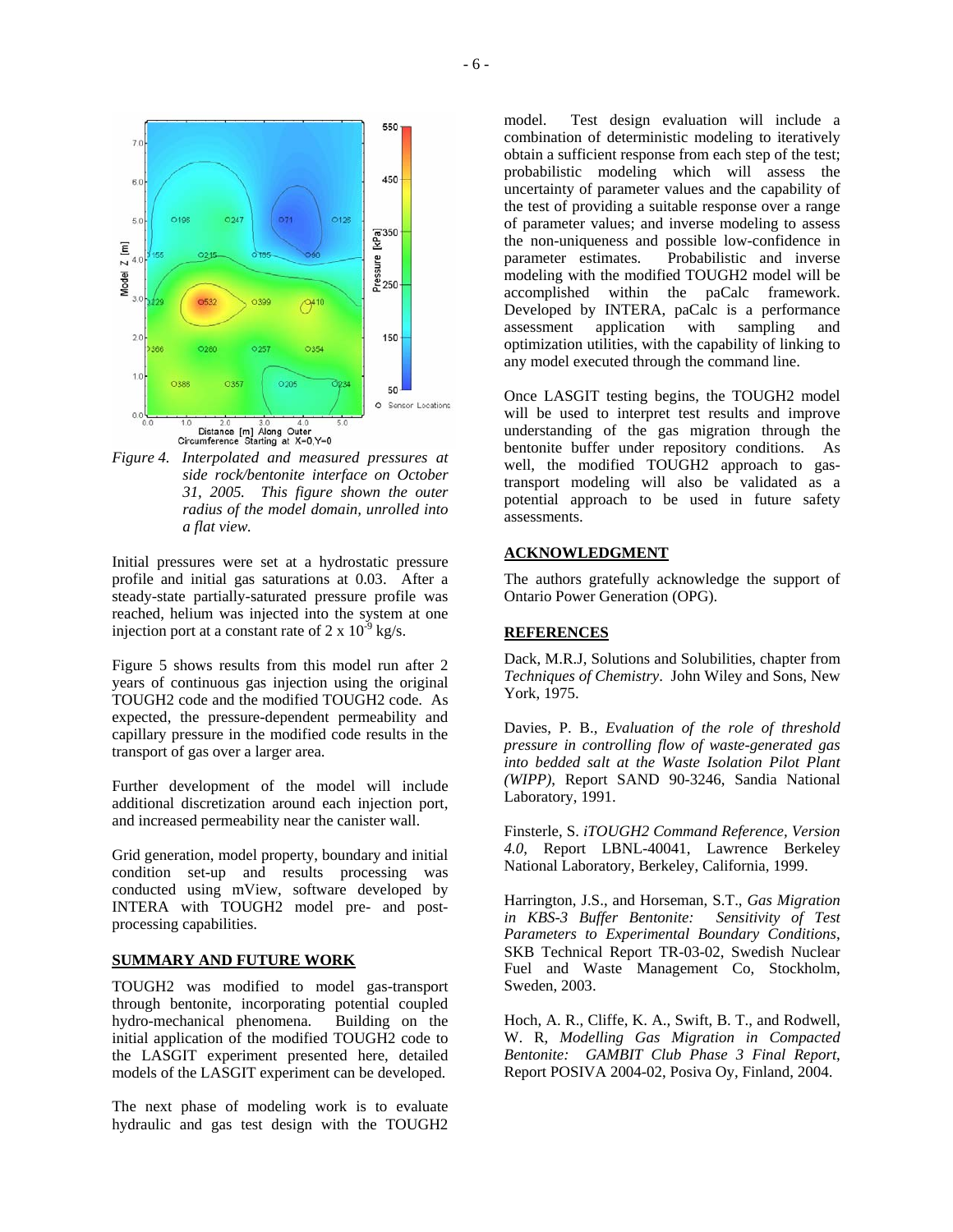

*Figure 5. Results of initial LASGIT model after 2 years of gas injection, shown (from top to bottom) in a 3D view, horizontal cross-section and vertical cross-section. The three plots on the left show results obtained using the original TOUGH2 code, and the three plots on the right show results obtained with the modified TOUGH2 code.*